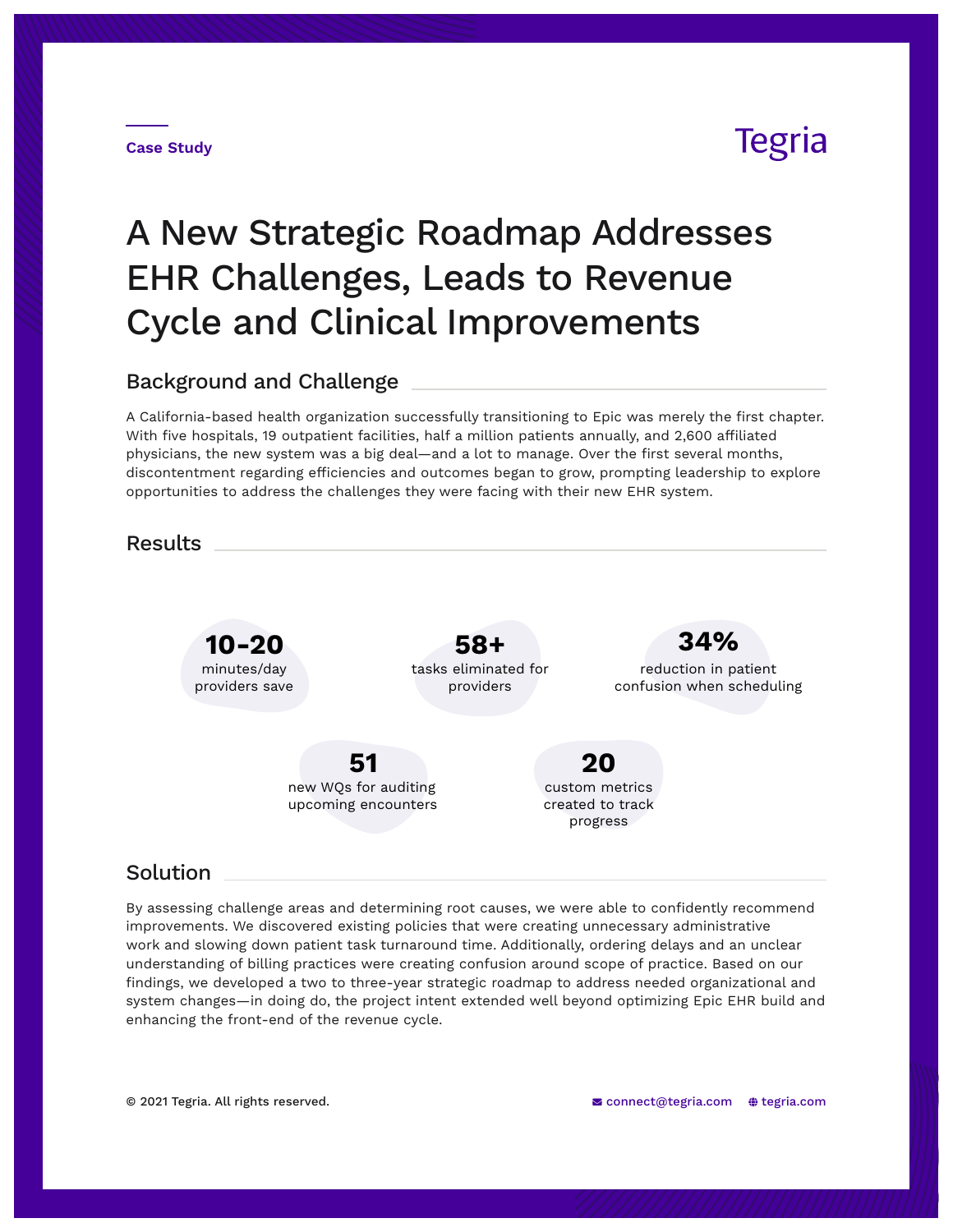### **Case Study**

# Tegria

Together, we aimed to achieve the following:

- Save clinicians time
- Redefine scope of practice and allow staff to work to the top of their license
- Improve patient experience
- Improve revenue tracking and accelerate authorization turnaround times
- Increase transparency into clinic operations through analytics

And so we rolled up our sleeves. Our integrated team collaborated on several different initiatives that would transform front end and clinical practices. Read on for the many iterative wins achieved along the way.

## Execution

### Clinical Transformation

#### **Top of License**

Due to restrictive daily roles and responsibilities, administrative work was falling to providers instead of support staff. Our partner reviewed and outlined daily tasks for 15 different support roles through communication with multiple medical boards, their existing internal policies, other California-based Epic organizations, and other individual practices. The review clarified tasks and immediately started saving time for their end users.

Together we:

- Updated scope of practice to include 70+ additional tasks for support staff
- Identified 58+ tasks providers would no longer need to do
- Created seven best practices to define Medication and Problem List etiquette, In Basket message routing, charging workflows, and patient communication with specific outcomes attached to each best practice

#### **In Basket**

In Basket—Epic's messaging and daily task management application—was proving difficult to manage. Most clinicians were unclear on how to divide responsibilities among staff members and efficiently address messages that needed clinician input.

With our Information Services (IS) team, we removed 400 relegated pools, 74 unused message types, and decreased system message volume by nearly 1,000 messages per day. Additionally, Epic and the IS teams were able to restart their In Basket message cleanup effort with our spotlight on updating the system. This removed about three million messages that did not need provider intervention.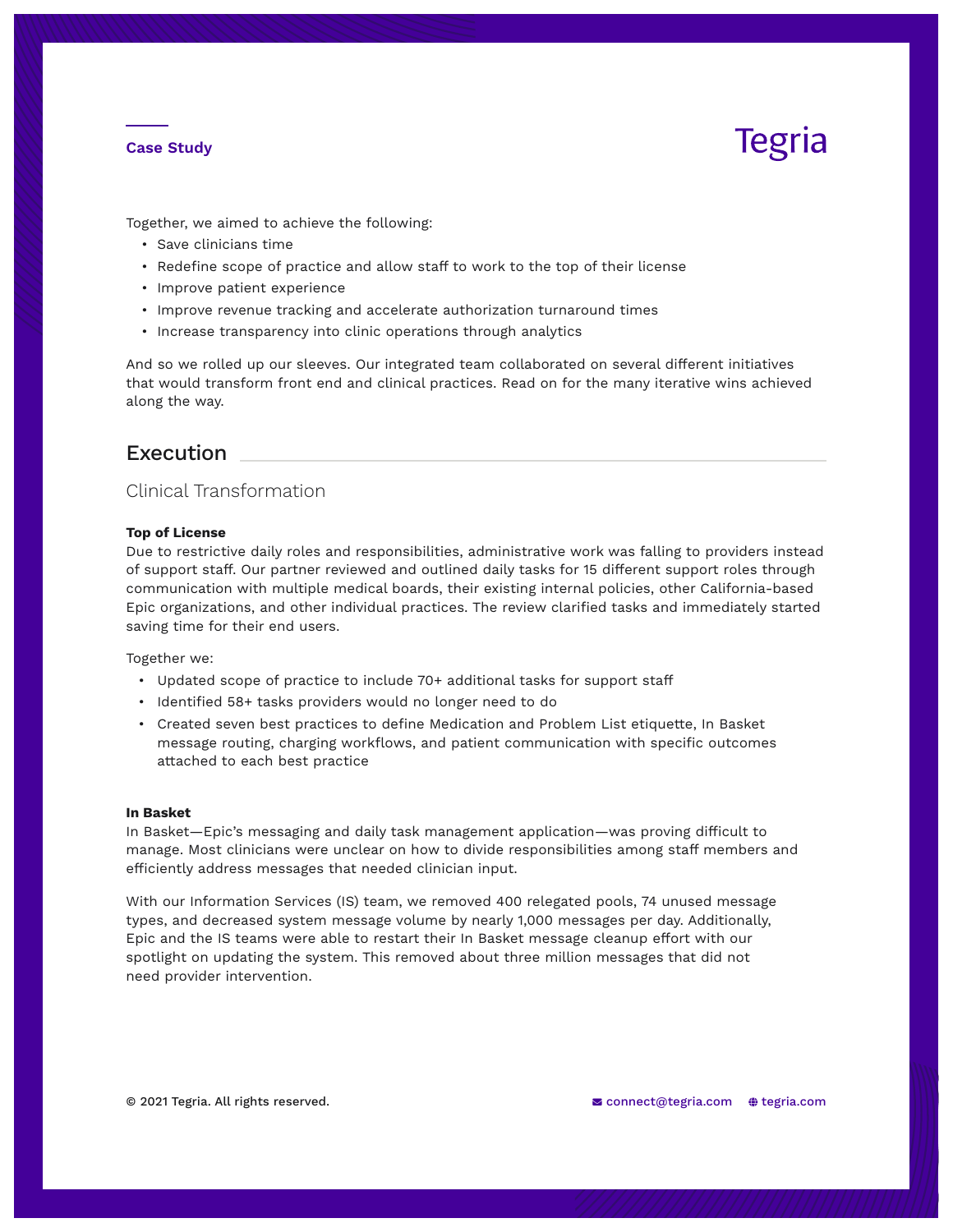### **Case Study**

# Tegria

We also:

- Trained 103 users on In Basket in 1:1 sessions with a 96% satisfaction rate
- Mentored educators on In Basket best practices
- Collaborated with operations to help establish division-wide standards and allow support staff to address more messages
- Updated pool build for end users to improve response time

#### **Reducing Clicks: Preference Lists and Charging Updates**

Click-counting is a common practice in clinicians' minds for measuring success, and our partner wanted to find the quick wins that could save clicks. Changes were necessary to keep end users engaged. We worked together to update orders preference lists and charging workflows to reduce the number of clicks for providers, clinical support staff, and coders when entering information in their workspaces.

Those changes resulted in:

- A 33% increase in automated charging from Procedure Documentation within one month of updates to live environment
- More than 3,500 preference list changes to assist in order and charge entry, saving one to three clicks per update
- Automated charging logic for injection administration fees, saving about 1,100 manual charge entries per month

#### **Patient Access Transformation**

Through our assessment and data analysis, we discovered front end optimizations that could help reduce patient scheduling delays and ensure appropriate authorizations were collected. We focused on three primary objectives:

- Refresher education to reduce registration errors
- Visit type consolidation to streamline scheduling workflows and analytics
- Guardrails for referral processes to help decrease authorization-related denials

Those efforts resulted in:

- Adjusted 327 Epic registration confirmation records to ensure significantly greater consistency in what was being asked of staff to collect and correct
- Reduced average available specialty visit types by 34%
- Streamlined and trained referral escalation policies for front desk and central authorization staff
- Created a roadmap for further front end efficiencies, such as updates to the Benefits Engine